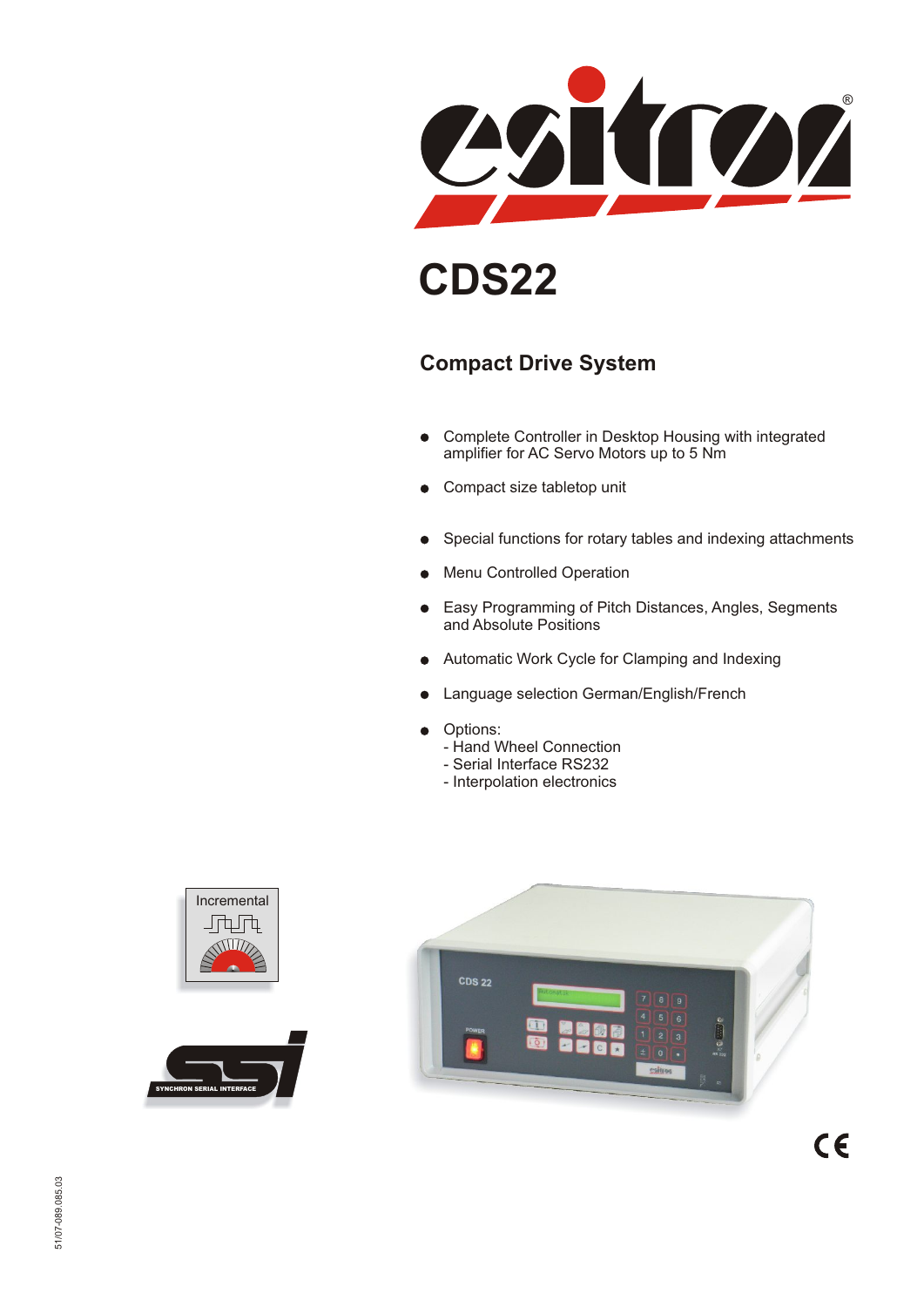#### **CDS 22 Circular Table/Indexing Attachment Controller**

Programmable CNC positioning controller providing special functions adapted to circular tables or indexing attachments with position-controlled driving systems.

Sinusoidal acceleration curves considerably reduce the load of mechanical components.

Adaption of the CDS 22 controller to different tables/ indexing attachments by parameter settings (decoded text on illuminated LC-display).

Easy and comfortable programming and operation due to menue assisted sequences.

Automatic clamping and control processing.



company logo or product code

The following operating modes are available:

• Reference run: • Automatic: • Program input: • Jog mode: • Parameter input: • Startup assistance: • RS232 Interface (Option): Automatic searching for the machine reference position. Execution of the selected program or the programmed pitch increments using the appropriate speeds. Start at any pitch possible. Run to any position by means of arrow keys or definite motion to a previously entered angular position or infinite rotation. Zero point setting is also possible. Password protected parameter input of machine specific parameters in different parameter levels. Test function is used for testing the inputs and outputs during startup or in case of faults. External creation of programs with PC-software "WinCPS". Storage and reading of program data on PC. 1. For constant pitch distances, the input of the pitch is sufficient. 2. For irregular pitch distances, the programming is realized in degrees. Absolute and incremental as well as nearest direction and segment programming is feasible.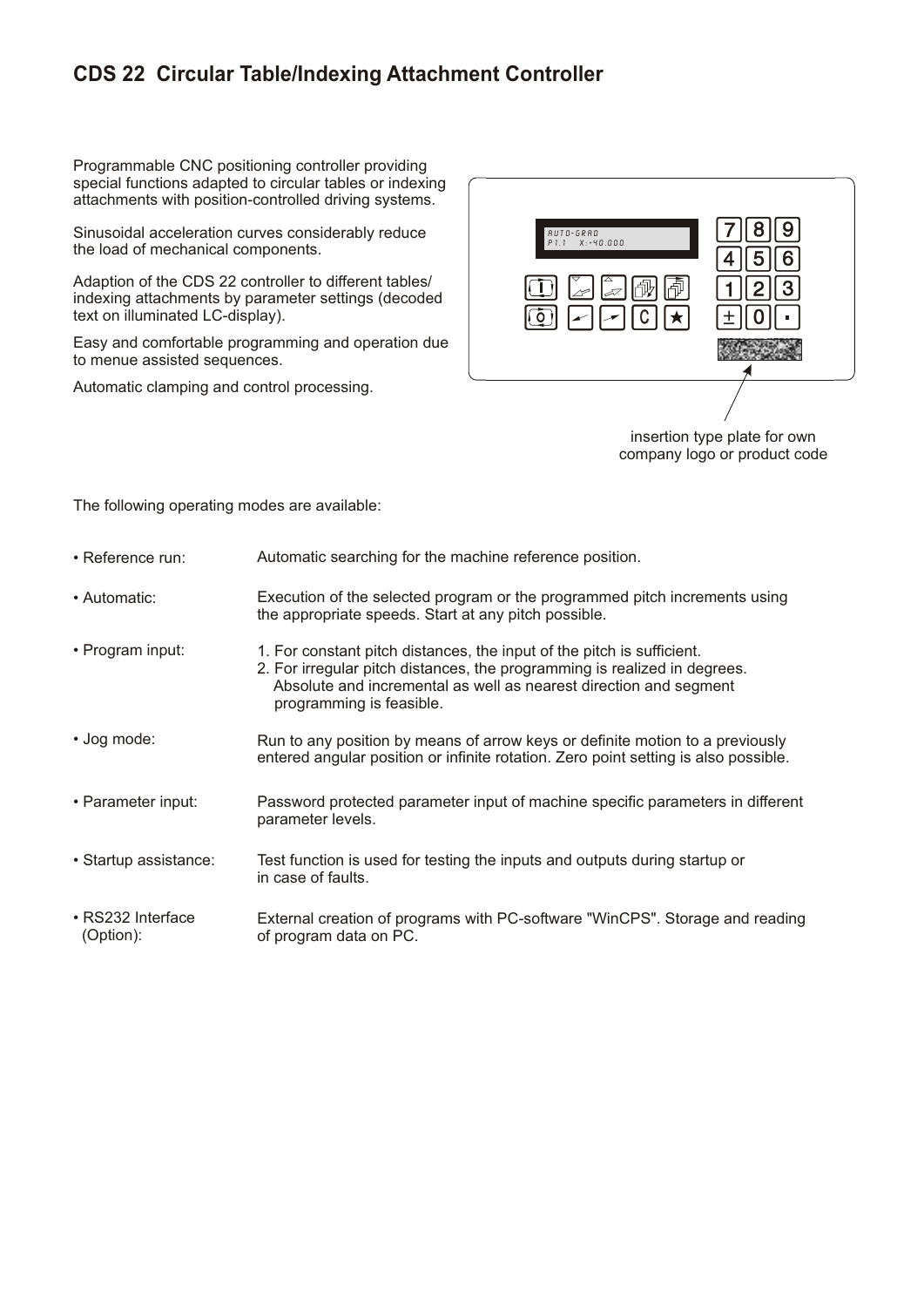### **Example for Pitch Programming**

Ptitch with divisor 7mit einem Teilungsfaktor von 7





The CDS 22 calculates automatically the angular pitch: 360 degrees / 7 = 51.4285 degrees

#### **Example for Programming in Degrees**



#### **General Information:**

The switch over between the positioning modes happens by striking a key (menue key).

In addition, it is possible to program machine functions (M:) and the travel speed (F:) in each record. FS: is used to define whether a subsequent record / repetition without start signal is to be executed.

The clamping is always processed automatically. Clamping can be switched off temporary for each record inside a program.